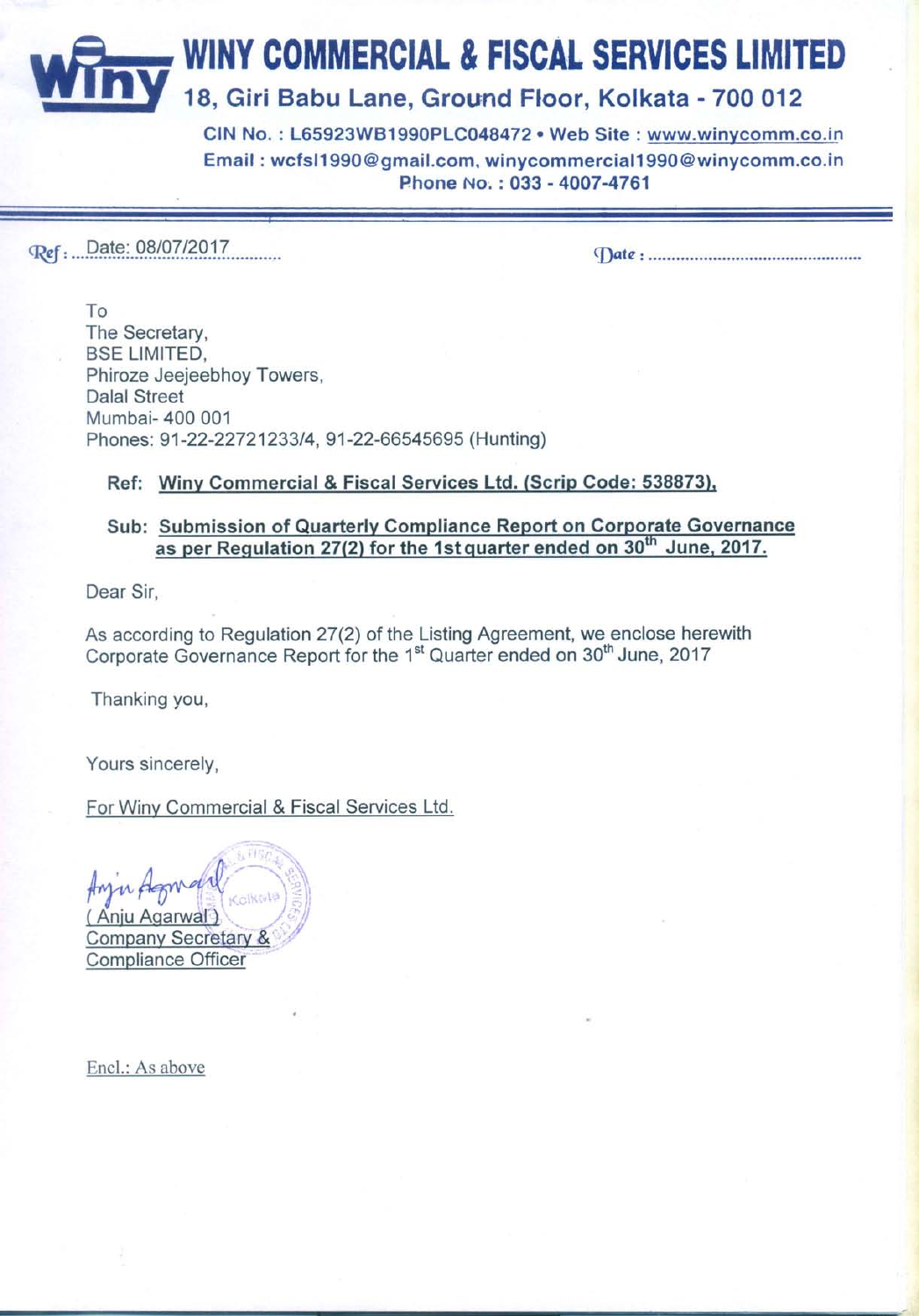| <b>General information about company</b> |                                   |  |  |  |
|------------------------------------------|-----------------------------------|--|--|--|
| Scrip code                               | 538873                            |  |  |  |
| Name of the entity                       | WINY COMMERCIAL & FISCAL SERVICES |  |  |  |
| Date of start of financial year          | 01-04-2017                        |  |  |  |
| Date of end of financial year            | 31-03-2018                        |  |  |  |
| <b>Reporting Quarter</b>                 | Quarterly                         |  |  |  |
| Date of Report                           | 30-06-2017                        |  |  |  |
| Risk management committee                | Not Applicable                    |  |  |  |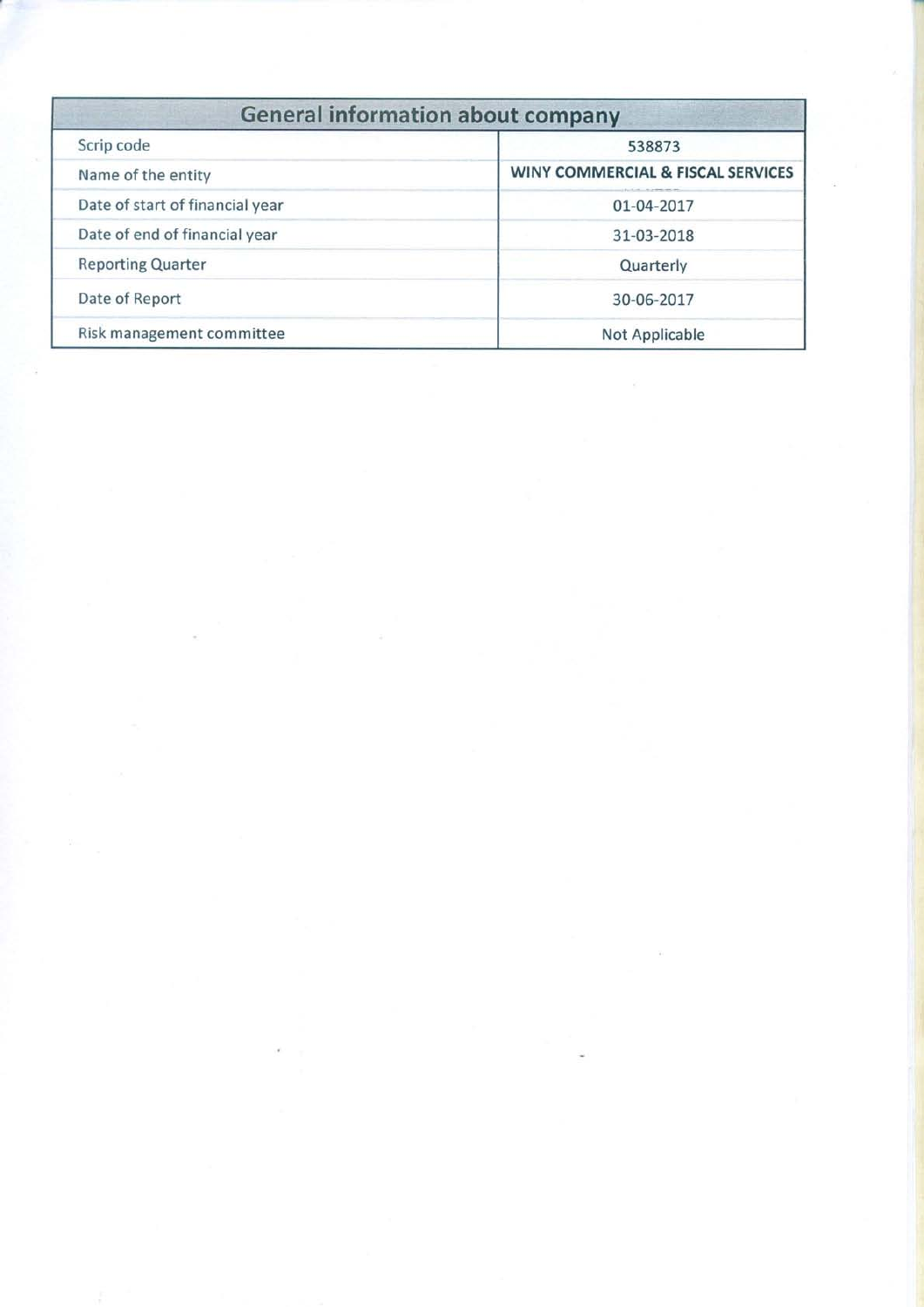| General information about company |                                           |  |  |  |
|-----------------------------------|-------------------------------------------|--|--|--|
| Scrip code                        | 538873                                    |  |  |  |
| Name of the entity                | WINY COMMERCIAL & FISCAL SERVICES LIMITED |  |  |  |
| Date of start of financial year   | 01-04-2017                                |  |  |  |
| Date of end of financial year     | 31-03-2018                                |  |  |  |
| <b>Reporting Quarter</b>          | Quarterly                                 |  |  |  |
| Date of Report                    | 30-06-2017                                |  |  |  |
| Risk management committee         | Not Applicable                            |  |  |  |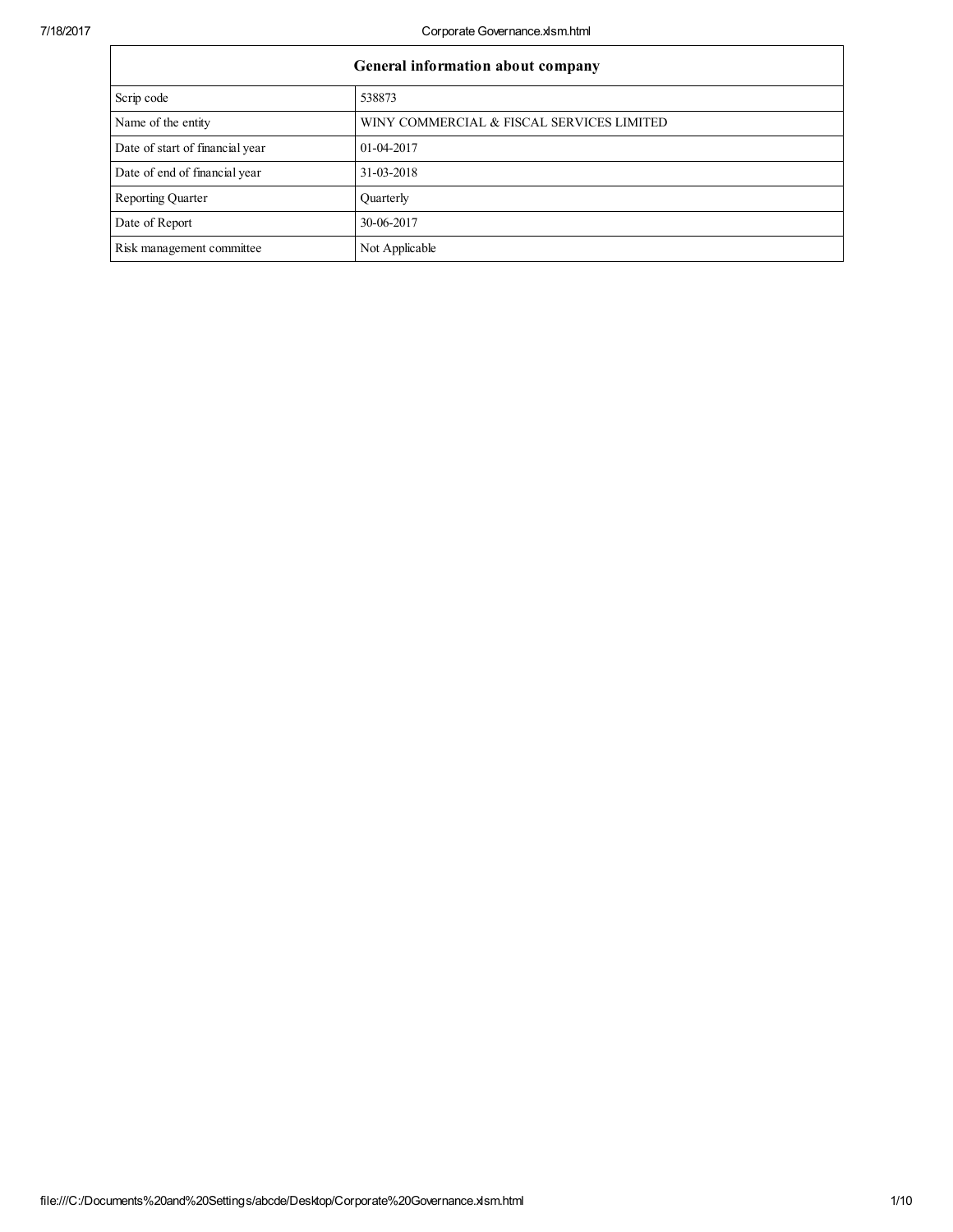|                | <b>Annexure I</b>                                              |                              |            |            |                                                |                            |                                 |                                                                                      |                      |                                            |                                                                                                                                                       |                                                                                                                                                                              |                                                                                                                                                                                                                  |              |
|----------------|----------------------------------------------------------------|------------------------------|------------|------------|------------------------------------------------|----------------------------|---------------------------------|--------------------------------------------------------------------------------------|----------------------|--------------------------------------------|-------------------------------------------------------------------------------------------------------------------------------------------------------|------------------------------------------------------------------------------------------------------------------------------------------------------------------------------|------------------------------------------------------------------------------------------------------------------------------------------------------------------------------------------------------------------|--------------|
|                | Annexure I to be submitted by listed entity on quarterly basis |                              |            |            |                                                |                            |                                 |                                                                                      |                      |                                            |                                                                                                                                                       |                                                                                                                                                                              |                                                                                                                                                                                                                  |              |
|                | I. Composition of Board of Directors                           |                              |            |            |                                                |                            |                                 |                                                                                      |                      |                                            |                                                                                                                                                       |                                                                                                                                                                              |                                                                                                                                                                                                                  |              |
|                |                                                                |                              |            |            |                                                |                            |                                 | Disclosure of notes on composition of board of directors explanatory                 |                      |                                            |                                                                                                                                                       |                                                                                                                                                                              |                                                                                                                                                                                                                  |              |
|                |                                                                |                              |            |            |                                                |                            |                                 | Is there any change in information of board of directors compare to previous quarter |                      |                                            |                                                                                                                                                       |                                                                                                                                                                              |                                                                                                                                                                                                                  |              |
| <b>Sr</b>      | Title<br>(Mr)<br>M s)                                          | Name of<br>the<br>Director   | PAN        | <b>DIN</b> | Category 1<br>of directors                     | Category 2<br>of directors | Category<br>$3$ of<br>directors | Date of<br>appointment<br>in the<br>current term                                     | Date of<br>cessation | Tenure<br>of<br>director<br>(in<br>months) | No of<br>Directorship<br>in listed<br>entities<br>including<br>this listed<br>entity<br>(Refer<br>Regulation<br>$25(1)$ of<br>Listing<br>Regulations) | Number<br>of<br>membership s<br>in Audit/<br>Stakeholder<br>Committee(s)<br>including this<br>listed entity<br>(Refer<br>Regulation<br>$26(1)$ of<br>Listing<br>Regulations) | No of<br>post of<br>Chairperson<br>in Audit/<br>Stakeholder<br>Committee<br>held in<br>listed<br>entities<br>including<br>this listed<br>entity<br>(Refer<br>Regulation<br>$26(1)$ of<br>Listing<br>Regulations) | <b>Notes</b> |
| $\mathbf{1}$   | Mrs                                                            | <b>RUPALI</b><br><b>SAHA</b> | GATPS0043A | 07235268   | Non-<br>Executive -<br>Independent<br>Director | Chairperson                |                                 | 03-07-2015                                                                           |                      | $\overline{2}$                             | 3                                                                                                                                                     | 3                                                                                                                                                                            |                                                                                                                                                                                                                  |              |
| $\overline{2}$ | Mr                                                             | Shashank<br>Srivastava       | ATOPS8835J | 00012960   | Non-<br>Executive -<br>Independent<br>Director | Not<br>Applicable          |                                 | 09-06-2003                                                                           |                      | 14                                         | $\overline{\mathbf{3}}$                                                                                                                               | 3                                                                                                                                                                            |                                                                                                                                                                                                                  |              |
| 3              | Mr                                                             | <b>SUNIL</b><br><b>SHAH</b>  | AKDPS4065L | 01562716   | Non-<br>Executive -<br>Independent<br>Director | Not<br>Applicable          |                                 | 03-09-2007                                                                           |                      | 10                                         | $\overline{\mathbf{3}}$                                                                                                                               | 3                                                                                                                                                                            |                                                                                                                                                                                                                  |              |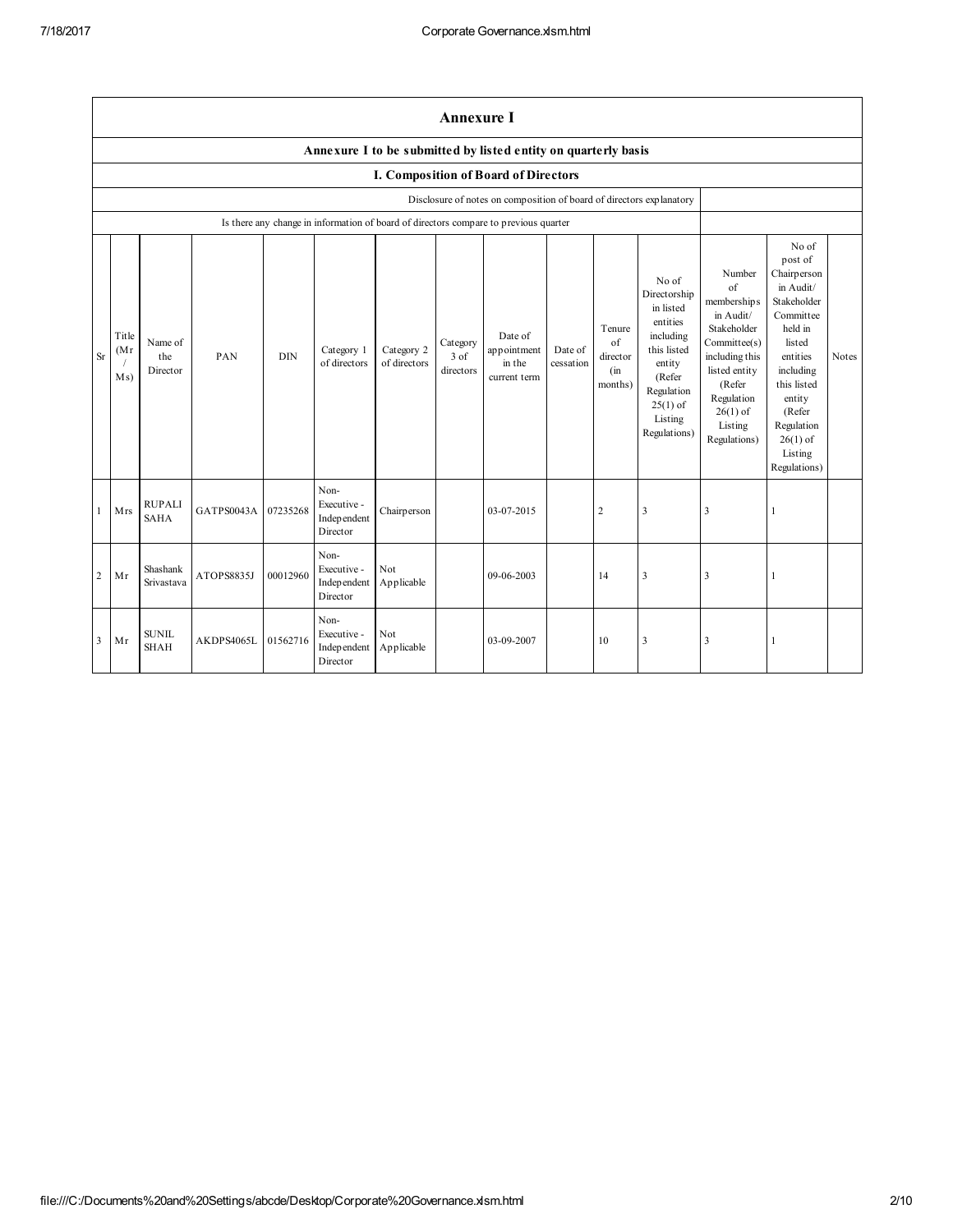|                | <b>Annexure 1</b>                             |                                      |                                                                              |                            |                                            |  |  |  |
|----------------|-----------------------------------------------|--------------------------------------|------------------------------------------------------------------------------|----------------------------|--------------------------------------------|--|--|--|
|                | <b>II. Composition of Committees</b>          |                                      |                                                                              |                            |                                            |  |  |  |
|                |                                               |                                      | Disclosure of notes on composition of committees explanatory                 |                            |                                            |  |  |  |
|                |                                               |                                      | Is there any change in information of committees compare to previous quarter |                            |                                            |  |  |  |
| <b>Sr</b>      | Name Of Committee                             | Name of Committee<br>members         | Category 1 of directors                                                      | Category 2 of<br>directors | Name of other committee                    |  |  |  |
| 1              | Audit Committee                               | <b>SHASHANK</b><br><b>SRIVASTAVA</b> | Non-Executive - Independent<br>Director                                      | Member                     |                                            |  |  |  |
| $\overline{2}$ | Audit Committee                               | <b>SUNIL SHAH</b>                    | Non-Executive - Independent<br>Director                                      | Chairperson                |                                            |  |  |  |
| 3              | Audit Committee                               | <b>RUPALI SAHA</b>                   | Non-Executive - Independent<br>Director                                      | Member                     |                                            |  |  |  |
| $\overline{4}$ | Other Committee                               | <b>SHASHANK</b><br><b>SRIVASTAVA</b> | Non-Executive - Independent<br>Director                                      | Chairperson                | VIGIL MECHANISM<br><b>COMMITTEE</b>        |  |  |  |
| 5              | Other Committee                               | <b>SUNIL SHAH</b>                    | Non-Executive - Independent<br>Director                                      | Member                     | VIGIL MECHANISM<br><b>COMMITTEE</b>        |  |  |  |
| 6              | Other Committee                               | RUPALI SAHA                          | Non-Executive - Independent<br>Director                                      | Member                     | <b>VIGIL MECHANISM</b><br><b>COMMITTEE</b> |  |  |  |
|                | Nomination and remuneration<br>committee      | <b>SHASHANK</b><br><b>SRIVASTAVA</b> | Non-Executive - Independent<br>Director                                      | Member                     |                                            |  |  |  |
| 8              | Nomination and remuneration<br>committee      | <b>SUNIL SHAH</b>                    | Non-Executive - Independent<br>Director                                      | Member                     |                                            |  |  |  |
| $\mathbf Q$    | Nomination and remuneration<br>committee      | RUPALI SAHA                          | Non-Executive - Independent<br>Director                                      | Chairperson                |                                            |  |  |  |
| 10             | <b>Stakeholders Relationship</b><br>Committee | <b>SHASHANK</b><br><b>SRIVASTAVA</b> | Non-Executive - Independent<br>Director                                      | Chairperson                |                                            |  |  |  |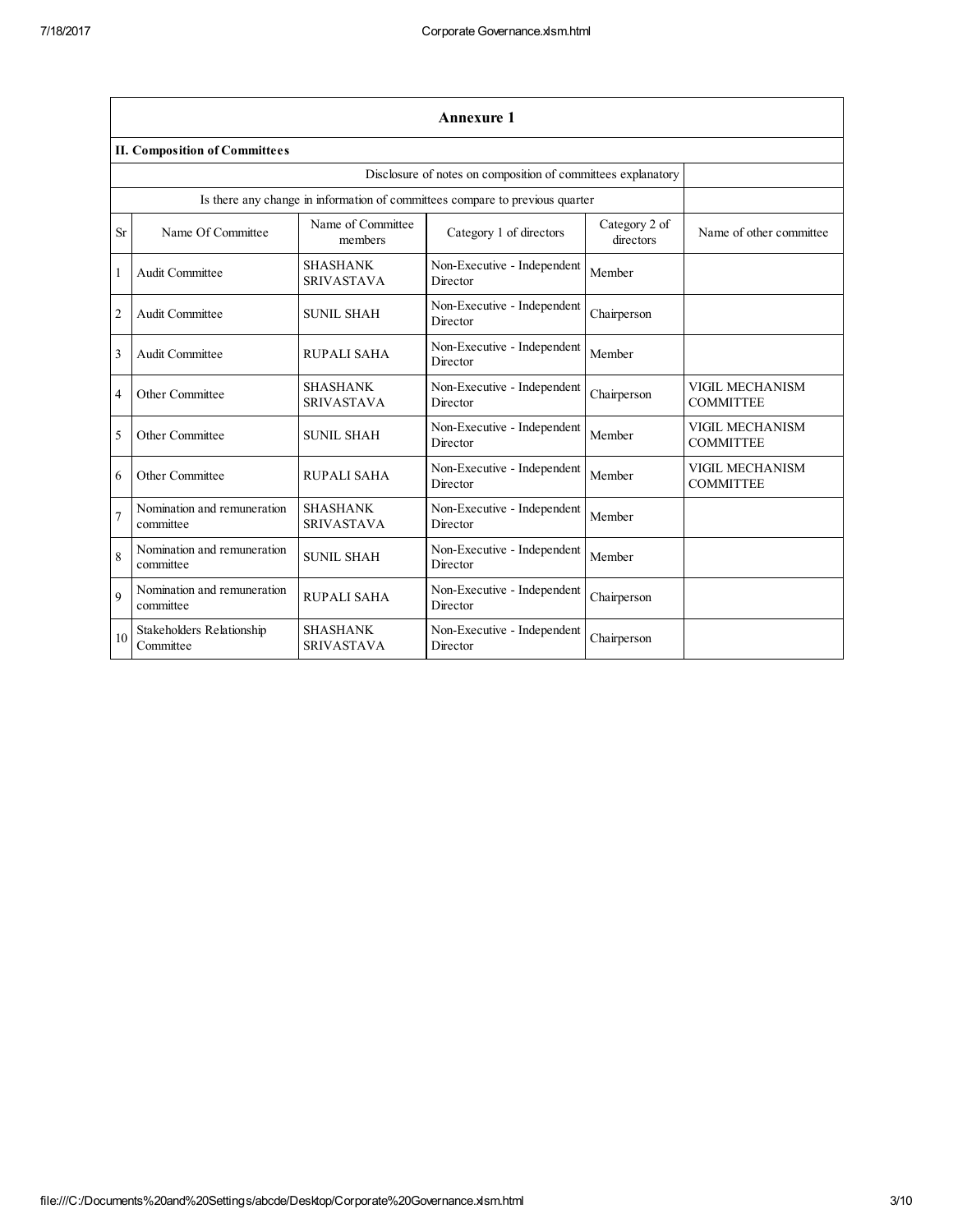|    | <b>Annexure 1</b>                      |                              |                                         |                            |                            |  |
|----|----------------------------------------|------------------------------|-----------------------------------------|----------------------------|----------------------------|--|
|    | <b>II. Composition of Committees</b>   |                              |                                         |                            |                            |  |
| Sr | Name Of Committee                      | Name of Committee<br>members | Category 1 of directors                 | Category 2 of<br>directors | Name of other<br>committee |  |
|    | Stakeholders Relationship<br>Committee | <b>SUNIL SHAH</b>            | Non-Executive - Independent<br>Director | Member                     |                            |  |
|    | Stakeholders Relationship<br>Committee | <b>RUPALI SAHA</b>           | Non-Executive - Independent<br>Director | Member                     |                            |  |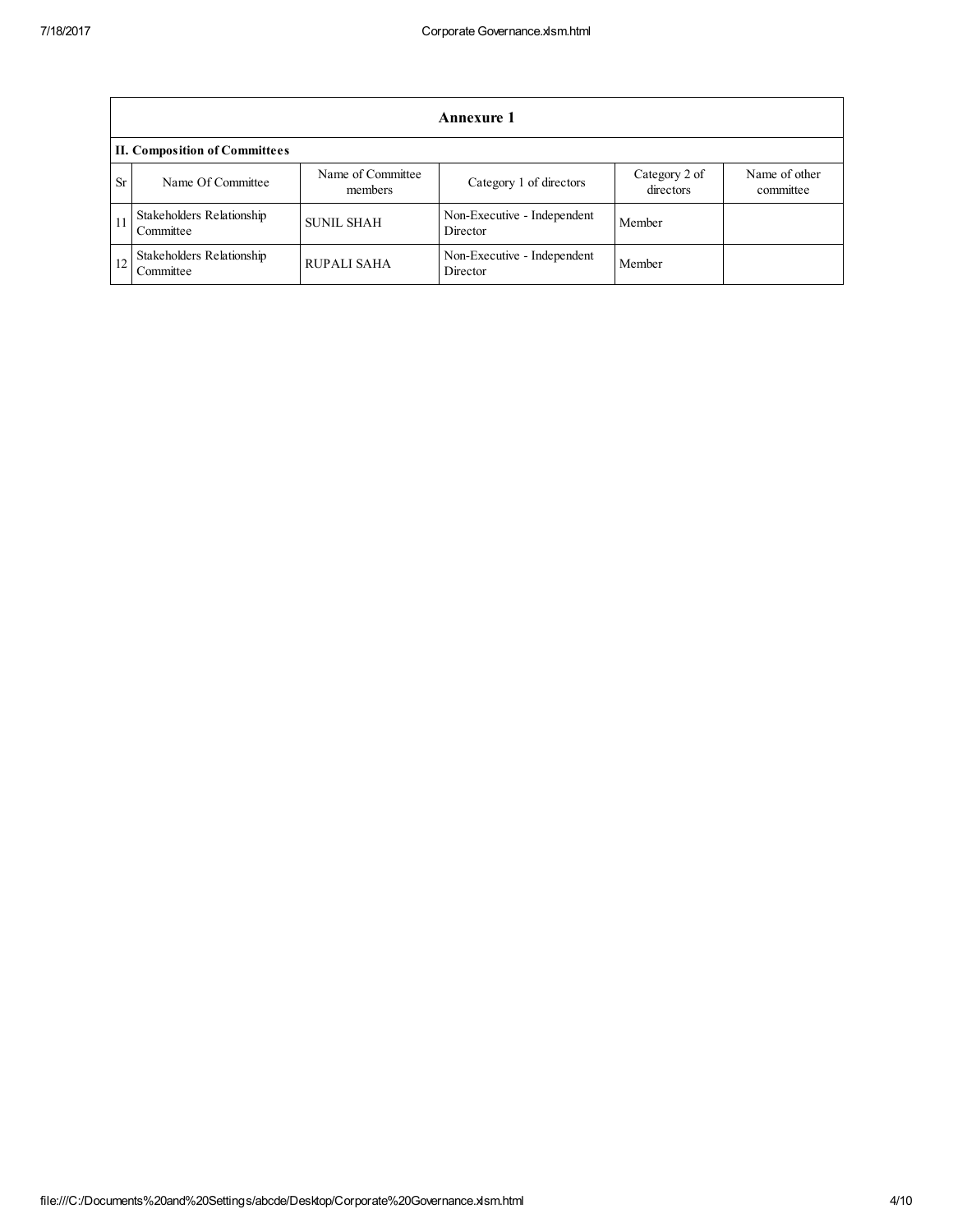|                                                                  | Annexure 1                                               |                                                         |                                                                |  |  |  |  |  |
|------------------------------------------------------------------|----------------------------------------------------------|---------------------------------------------------------|----------------------------------------------------------------|--|--|--|--|--|
|                                                                  | Annexure 1                                               |                                                         |                                                                |  |  |  |  |  |
|                                                                  | <b>III.</b> Meeting of Board of Directors                |                                                         |                                                                |  |  |  |  |  |
| Disclosure of notes on meeting of board of directors explanatory |                                                          |                                                         |                                                                |  |  |  |  |  |
| <b>Sr</b>                                                        | $Date(s)$ of meeting (if any) in the<br>previous quarter | $Date(s)$ of meeting (if any) in the<br>current quarter | Maximum gap between any two consecutive (in<br>number of days) |  |  |  |  |  |
|                                                                  | 31-03-2017                                               |                                                         |                                                                |  |  |  |  |  |
| 2                                                                |                                                          | 30-06-2017                                              | 90                                                             |  |  |  |  |  |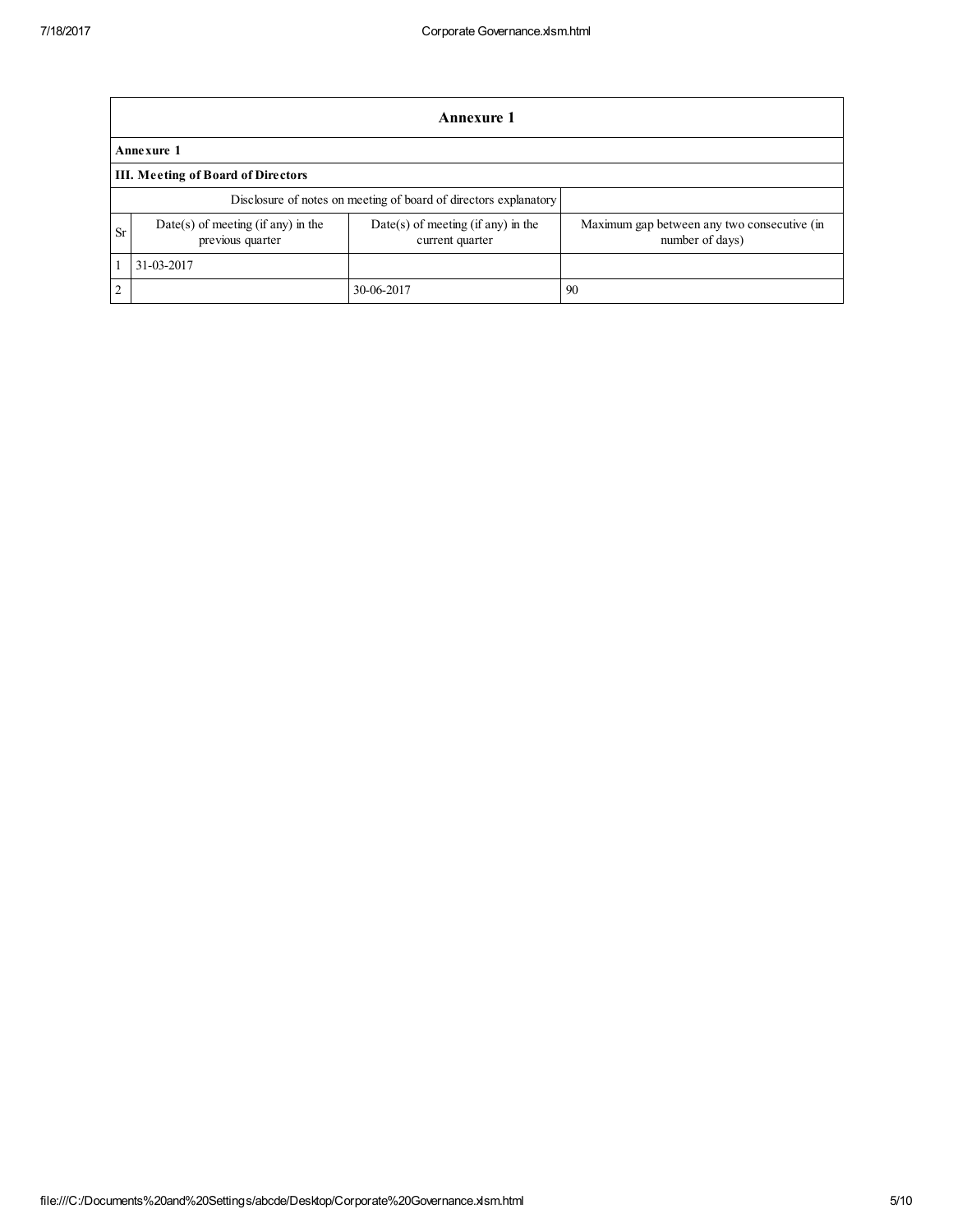|                | <b>Annexure 1</b>                                |                                                                     |                                                     |                                                    |                                                                     |                                                                               |                                               |  |
|----------------|--------------------------------------------------|---------------------------------------------------------------------|-----------------------------------------------------|----------------------------------------------------|---------------------------------------------------------------------|-------------------------------------------------------------------------------|-----------------------------------------------|--|
|                | <b>IV. Meeting of Committees</b>                 |                                                                     |                                                     |                                                    |                                                                     |                                                                               |                                               |  |
|                |                                                  |                                                                     |                                                     |                                                    |                                                                     | Disclosure of notes on meeting of committees explanatory                      |                                               |  |
| <b>Sr</b>      | Name of<br>Committee                             | $Date(s)$ of meeting<br>of the committee in<br>the relevant quarter | Whether<br>requirement of<br>Quorum met<br>(Yes/No) | Requirement<br>of Quorum<br>met (details)          | $Date(s)$ of meeting<br>of the committee in<br>the previous quarter | Maximum gap between<br>any two consecutive<br>meetings (in number of<br>days) | Name of other<br>committee                    |  |
| 1              | Audit<br>Committee                               | 30-06-2017                                                          | Yes                                                 | Directors $\&$<br>Audit<br>Committee<br>member met | 31-03-2017                                                          | 90                                                                            |                                               |  |
| $\overline{2}$ | Nomination<br>and<br>remuneration<br>committee   | 30-06-2017                                                          | Yes                                                 | Directors $\&$<br>Audit<br>Committee<br>member met | 31-03-2017                                                          | 90                                                                            |                                               |  |
| $\overline{3}$ | <b>Stakeholders</b><br>Relationship<br>Committee | 30-06-2017                                                          | Yes                                                 | Directors $\&$<br>Audit<br>Committee<br>member met | 31-03-2017                                                          | 90                                                                            |                                               |  |
| $\overline{4}$ | Other<br>Committee                               | 30-06-2017                                                          | Yes                                                 | Directors $\&$<br>Audit<br>Committee<br>member met | 31-03-2017                                                          | 90                                                                            | VIGIL<br><b>MECHANISM</b><br><b>COMMITTEE</b> |  |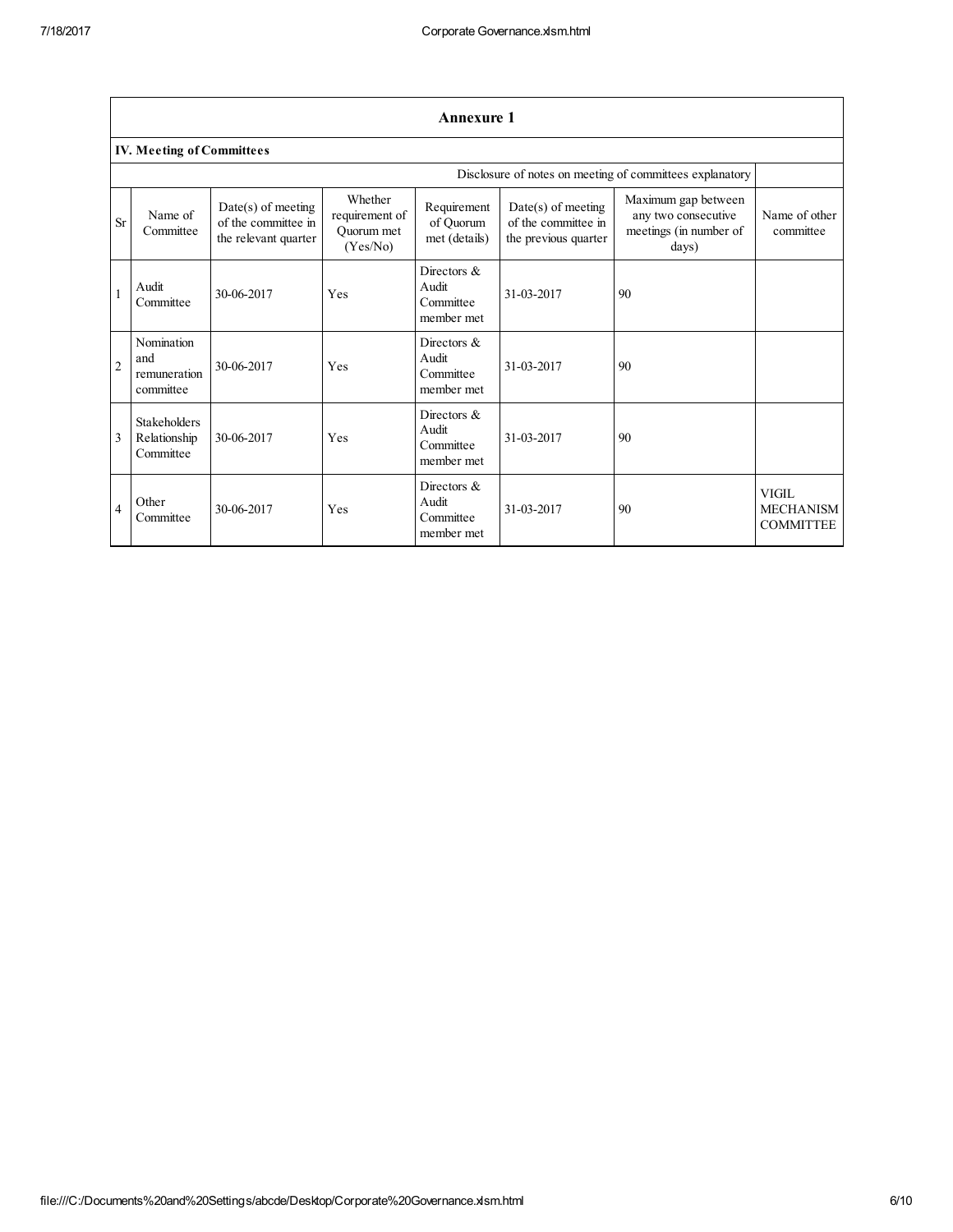|                | Annexure 1                                                                                                |                                  |                                                                    |  |  |  |  |
|----------------|-----------------------------------------------------------------------------------------------------------|----------------------------------|--------------------------------------------------------------------|--|--|--|--|
|                | V. Related Party Transactions                                                                             |                                  |                                                                    |  |  |  |  |
| Sr             | Subject                                                                                                   | Compliance status<br>(Yes/No/NA) | If status is "No" details of non-<br>compliance may be given here. |  |  |  |  |
|                | Whether prior approval of audit committee obtained                                                        | Yes                              |                                                                    |  |  |  |  |
| $\overline{c}$ | Whether shareholder approval obtained for material RPT                                                    | Yes                              |                                                                    |  |  |  |  |
| $\mathbf{3}$   | Whether details of RPT entered into pursuant to omnibus approval have<br>been reviewed by Audit Committee | Yes                              |                                                                    |  |  |  |  |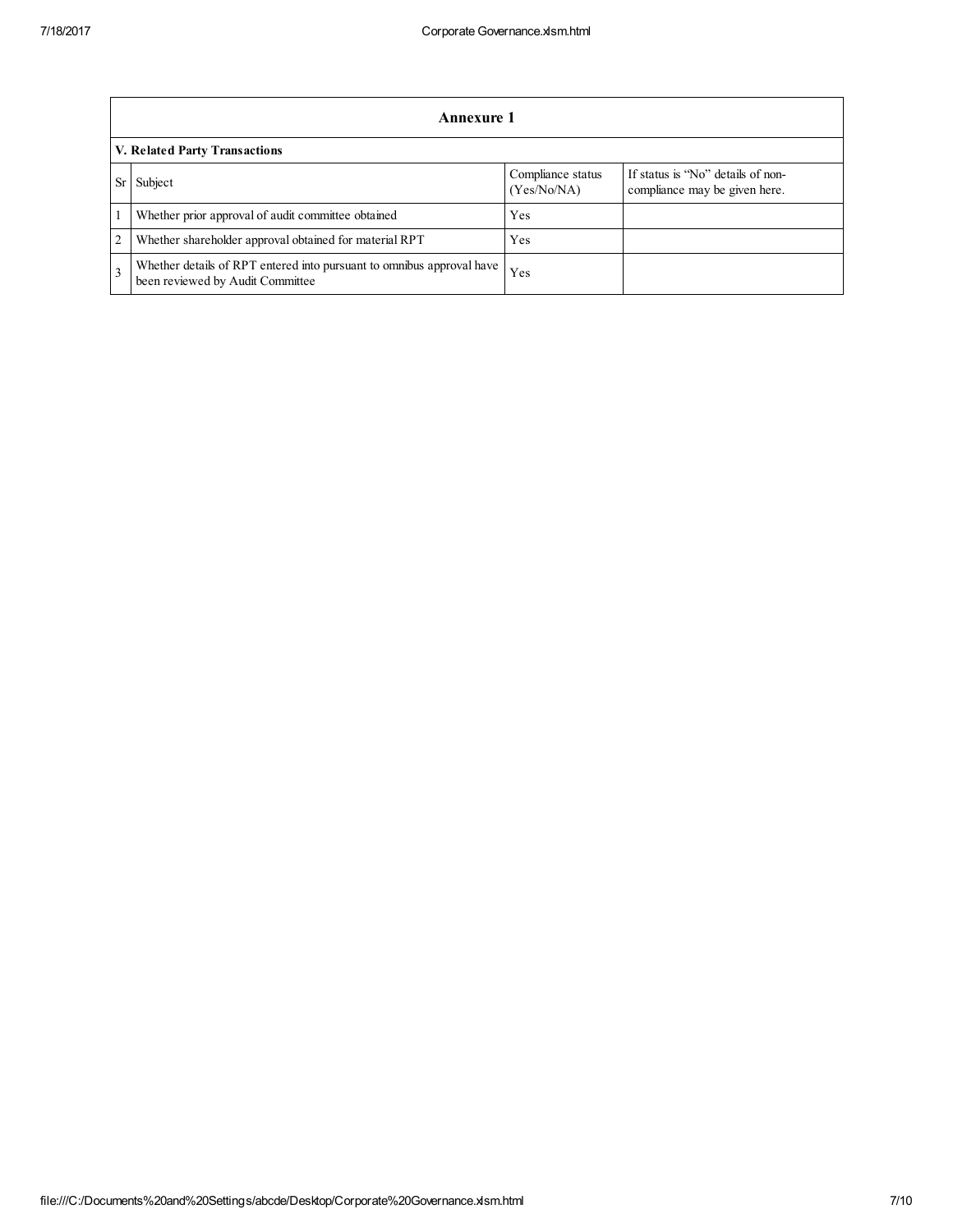|                | <b>Annexure 1</b>                                                                                                                                                                                               |                               |  |  |  |  |
|----------------|-----------------------------------------------------------------------------------------------------------------------------------------------------------------------------------------------------------------|-------------------------------|--|--|--|--|
|                | VI. Affirmations                                                                                                                                                                                                |                               |  |  |  |  |
| Sr             | Subject                                                                                                                                                                                                         | Compliance<br>status (Yes/No) |  |  |  |  |
| $\mathbf{1}$   | The composition of Board of Directors is in terms of SEBI (Listing obligations and disclosure requirements) Regulations,<br>2015                                                                                | Yes                           |  |  |  |  |
| $\overline{c}$ | The composition of the following committees is in terms of SEBI(Listing obligations and disclosure requirements)<br>Regulations, 2015 a. Audit Committee                                                        | Yes                           |  |  |  |  |
| 3              | The composition of the following committees is in terms of SEBI(Listing obligations and disclosure requirements)<br>Regulations, 2015. b. Nomination & remuneration committee                                   | Yes                           |  |  |  |  |
| $\overline{4}$ | The composition of the following committees is in terms of SEBI(Listing obligations and disclosure requirements)<br>Regulations, 2015. c. Stakeholders relationship committee                                   | Yes                           |  |  |  |  |
| 5              | The composition of the following committees is in terms of SEBI(Listing obligations and disclosure requirements)<br>Regulations, 2015. d. Risk management committee (applicable to the top 100 listed entities) | <b>NA</b>                     |  |  |  |  |
| 6              | The committee members have been made aware of their powers, role and responsibilities as specified in SEBI (Listing<br>obligations and disclosure requirements) Regulations, 2015.                              | Yes                           |  |  |  |  |
| $\overline{7}$ | The meetings of the board of directors and the above committees have been conducted in the manner as specified in<br>SEBI (Listing obligations and disclosure requirements) Regulations, 2015.                  | Yes                           |  |  |  |  |
| 8              | This report and/or the report submitted in the previous quarter has been placed before Board of Directors.                                                                                                      | Yes                           |  |  |  |  |